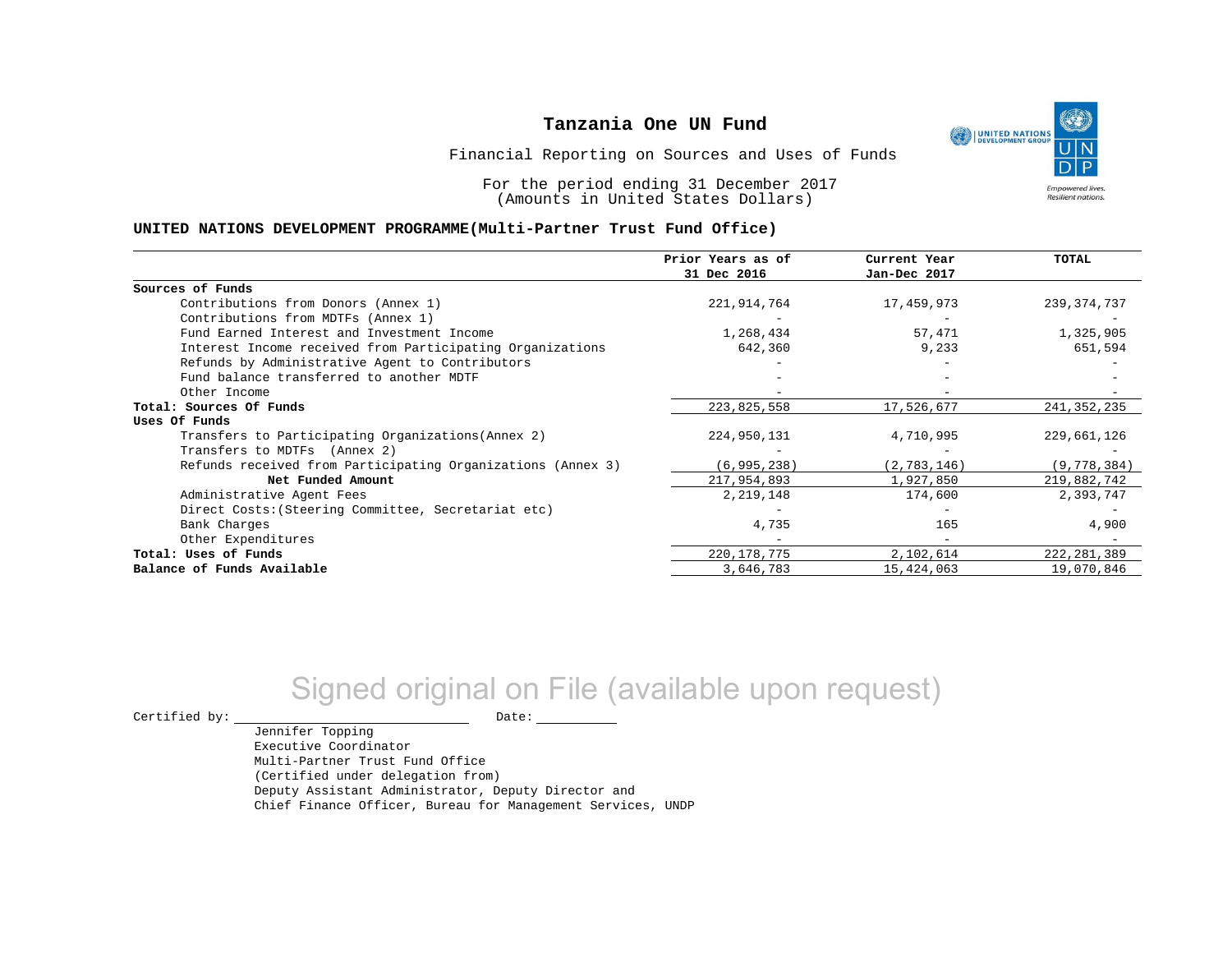

Financial Reporting on Sources and Uses of Funds

For the period ending 31 December 2017 (Amounts in United States Dollars)

## **UNITED NATIONS DEVELOPMENT PROGRAMME(Multi-Partner Trust Fund Office)**

#### **Annex - 1: Contributions**

|                                | Prior Years as of | Current Year             | TOTAL         |
|--------------------------------|-------------------|--------------------------|---------------|
|                                | 31 Dec 2016       | Jan-Dec 2017             |               |
| From Contributors              |                   |                          |               |
| CANADIAN INTERNATIONAL DEVELOP | 45,702,441        | $\overline{\phantom{m}}$ | 45,702,441    |
| DEPARTMENT FOR INT'L DEVELOPME | 27,850,153        | $\overline{\phantom{m}}$ | 27,850,153    |
| Delivering Results Together    | 2,950,000         | $\overline{\phantom{m}}$ | 2,950,000     |
| Expanded DaO Funding Window    | 41,917,000        | $\qquad \qquad -$        | 41,917,000    |
| GOVERNMENT OF FINLAND          | 10,726,800        | $\overline{\phantom{m}}$ | 10,726,800    |
| GOVERNMENT OF NETHERLANDS      | 10,612,335        | $\overline{\phantom{m}}$ | 10,612,335    |
| GOVERNMENT OF NORWAY           | 31, 276, 773      | 6,905,784                | 38, 182, 558  |
| GOVERNMENT OF SPAIN            | 6,000,000         | $\overline{\phantom{0}}$ | 6,000,000     |
| IRISH AID                      | 10,443,974        |                          | 10,443,974    |
| SWEDISH INT'L DEVELOPMENT COOP | 29,196,231        | 10,554,189               | 39,750,420    |
| SWISS AGY FOR DEVELOPMENT & CO | 5,239,058         | $\overline{\phantom{0}}$ | 5,239,058     |
| Total: Contributions           | 221,914,764       | 17,459,973               | 239, 374, 737 |

Signed original on File (available upon request)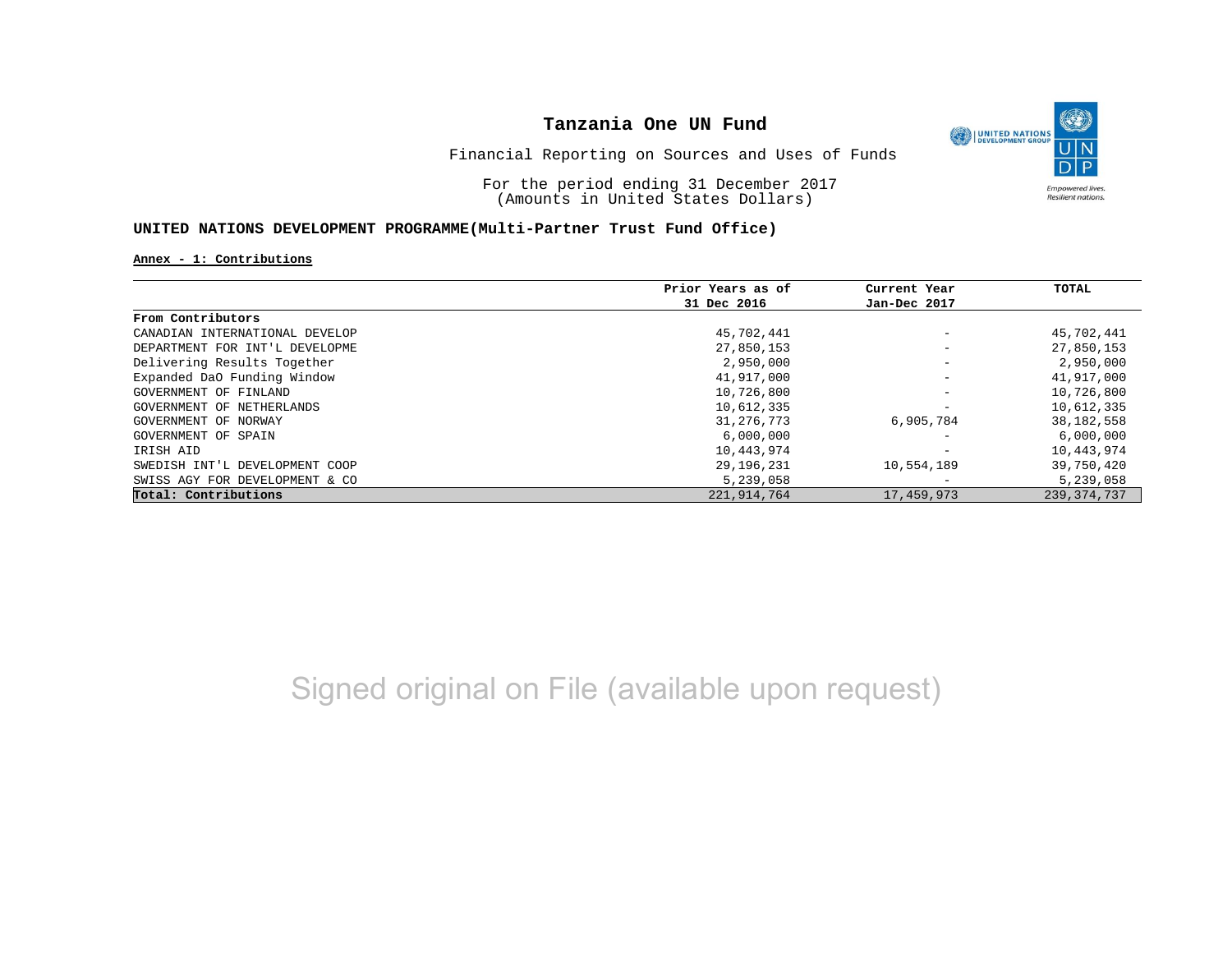

Financial Reporting on Sources and Uses of Funds

For the period ending 31 December 2017 (Amounts in United States Dollars)

## **UNITED NATIONS DEVELOPMENT PROGRAMME(Multi-Partner Trust Fund Office)**

**Annex - 2: Transfers**

|                                | Prior Years as of<br>31 Dec 2016 | Current Year<br>Jan-Dec 2017 | TOTAL        |
|--------------------------------|----------------------------------|------------------------------|--------------|
|                                |                                  |                              |              |
| To Participating Organizations |                                  |                              |              |
| FAO                            | 8,906,588                        | $\overline{\phantom{m}}$     | 8,906,588    |
| ILO                            | 14,626,803                       | 166,319                      | 14,793,122   |
| IOM                            | 5,018,782                        | 376,377                      | 5,395,159    |
| <b>ITC</b>                     | 1,228,126                        |                              | 1,228,126    |
| UNAIDS                         | 725,906                          | $\overline{\phantom{0}}$     | 725,906      |
| UNCDF                          | 2,402,846                        | 713,540                      | 3,116,386    |
| UNCTAD                         | 1,183,676                        |                              | 1,183,676    |
| <b>UNDP</b>                    | 73,975,369                       | 870,488                      | 74,845,857   |
| UNEP                           | 1,155,294                        | $\overline{\phantom{m}}$     | 1,155,294    |
| UNESCO                         | 10,103,614                       |                              | 10,103,614   |
| UNFPA                          | 12,970,055                       | 146,623                      | 13, 116, 678 |
| UNHABITAT                      | 1,575,778                        | $\overline{\phantom{a}}$     | 1,575,778    |
| <b>UNHCR</b>                   | 11,584,912                       | 840,622                      | 12,425,534   |
| UNICEF                         | 27,540,614                       | 496,187                      | 28,036,801   |
| UNIDO                          | 12,283,687                       | $\overline{\phantom{m}}$     | 12,283,687   |
| <b>UNODC</b>                   | 1,011,220                        |                              | 1,011,220    |
| <b>UNWOMEN</b>                 | 4,656,194                        | 1,100,839                    | 5,757,033    |
| WFP                            | 15,576,290                       |                              | 15,576,290   |
| WHO                            | 18, 424, 377                     | $\qquad \qquad -$            | 18, 424, 377 |
| Total Transfers                | 224,950,131                      | 4,710,995                    | 229,661,126  |

Signed original on File (available upon request)